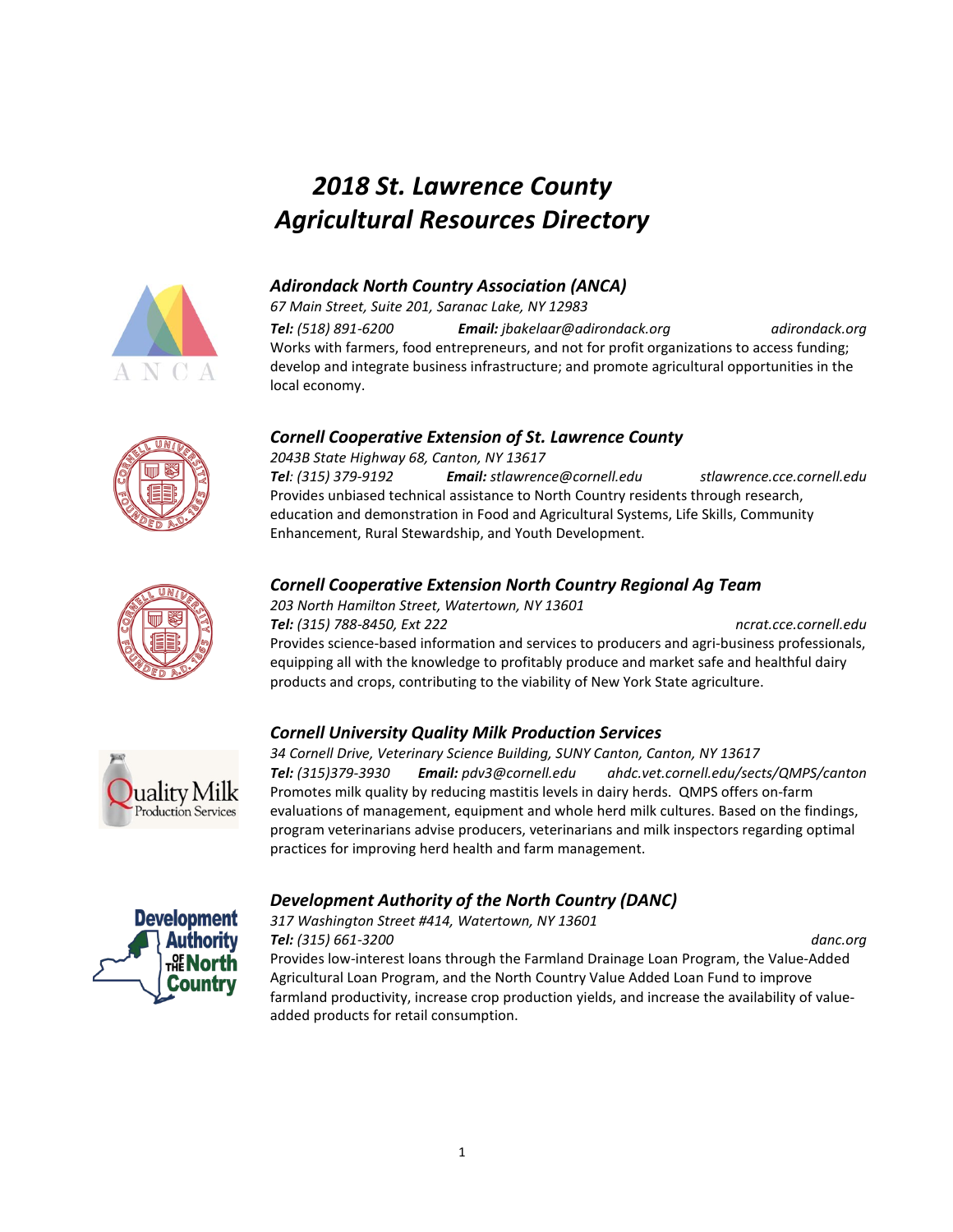

#### *Empire State Forest Producers Association*

*New York Forestry Resource Center, 47 Van Alstyne Drive, Rensselaer, NY 12144 Tel: (518) 463-1297 E-mail: esfpa@esfpa.org esfpa.org* Dedicated to improving the business climate for the forest products industry while promoting management of New York's forests to meet the resource needs of today and future generations.

## *Farm Credit East*

# *One Pioneer Drive, Potsdam, NY 13676-3273*

*Tel: (315) 265-8452 farmcrediteast.com* Dedicated to serving the credit and financial service needs of those in the business of agriculture including full and part time farmers, forest product producers, fishermen, agribusinesses as well as rural home and property owners. Services include loans and leases, accounting services including tax return preparation, consulting and appraisal services.

## *GardenShare*

#### *P. O. Box 516, Canton NY 13617*

GardenShare

*Tel: (315) 261-8054 Email: info@gardenshare.org gardenshare.org* Seeks to end hunger and strengthen food security by promoting household access to locally produced foods. Annually publishes a local food guide of CSAs, u-pick farms and orchards, farm stands, farmers markets, organic producers and locations where local foods are sold. GardenShare also offers Bonus Bucks to SNAP recipients which doubles their purchase power for local foods sold at farmers markets.



## *Harvest NY*

*Cooperative Extension of Franklin County, 335 W Main St, Ste 150, Malone, NY 12953 Tel: (518) 483-7403 harvestny.cce.cornell.edu* Expands and enhances Cornell Cooperative Extension's regional agriculture programs to spur agricultural economic development in New York State. Five areas covered by Harvest New York Specialists are Dairy Food Processing and Marketing, Local Food Distribution and Marketing, Farm-Based Beverages, Livestock Processing and Marketing, and Farm Strategic Planning.

#### *National Grid*

#### *300 Erie Boulevard West Syracuse, NY 13202*

nationalgrid

*Tel: (315) 428-6798 Email: ShovelReady@nationalgrid.com shovelready.com* Offers the Three-Phase Power Incentive Program, and the Residential Agricultural Discount Program to eligible National Grid customers. Also offers rebates through its Agribusiness Productivity program which funds energy efficiency, renewable energy delivery and/or productivity improvements undertaken by dairy businesses, dairy farms and controlled environment agricultural facilities.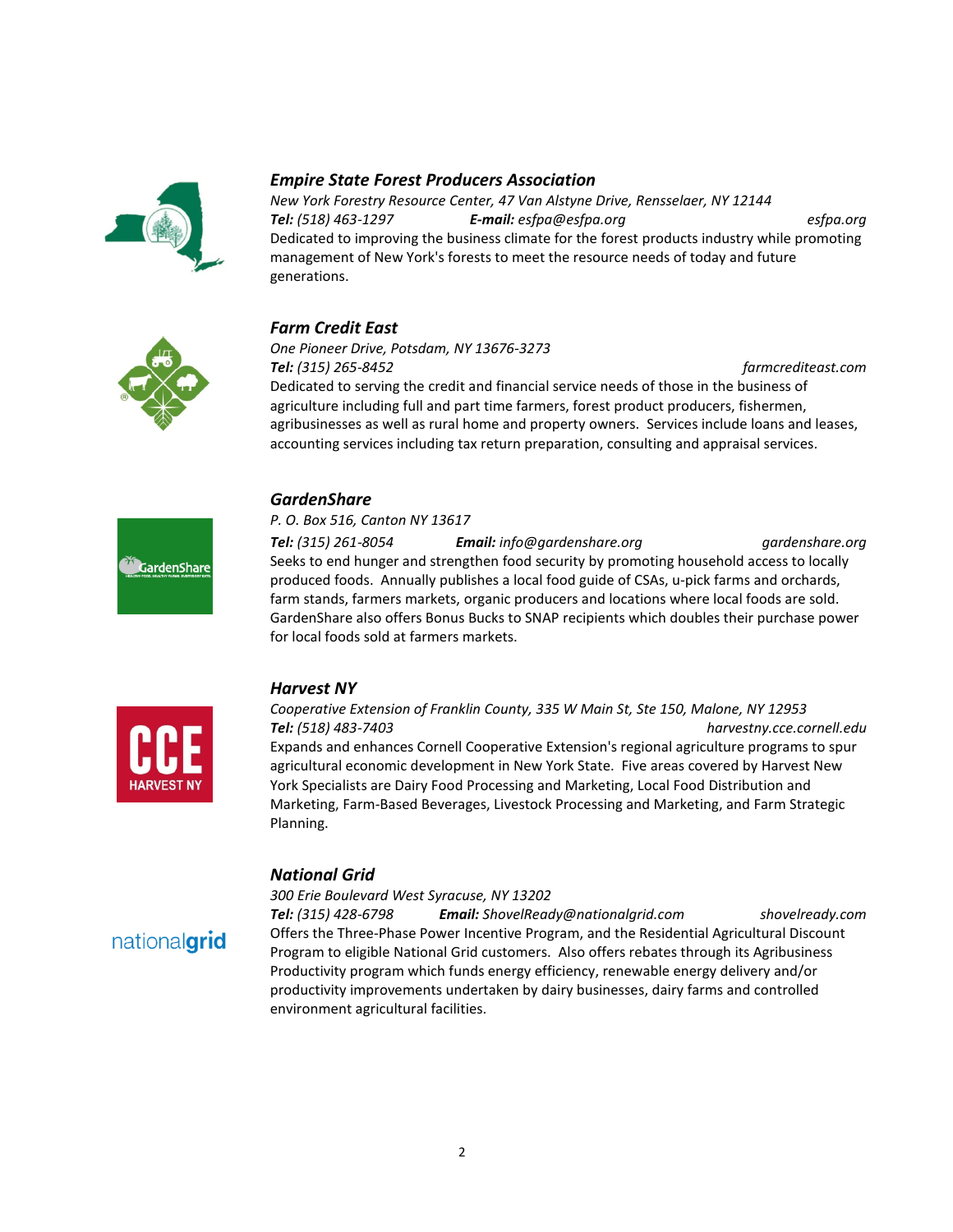

#### *New York Animal Agriculture Coalition (NYAAC) nyanimalag.org*

A farmer-founded and funded organization whose mission is to enhance the public's understanding of and appreciation for animal agriculture by fostering a dialogue with

consumers, engagement with farmers and cooperation among members of the industry. NYAAC is committed to being a proactive voice and source of factual, credible information about New York animal agriculture and its role in today's food system.

## *New York Farm Bureau*



*159 Wolf Road, P.O. Box 5330, Albany, NY 12205-0330 Tel: (518) 935-8569 Email: ktrombly@nyfb.org nyfb.org* Gives farmers and non-farmers alike the opportunity to be part of a membership-based organization that is dedicated to supporting and enriching agriculture. Farm Bureau is active within the political system on a broad range of issues that concern every New Yorker, from taxation, conservation to local food availability. Farm Bureau also assists farmers through a wide range of challenges on their farms and has a local chapter, St. Lawrence County Farm Bureau.



#### *New York Farm Net*

*350 Warren Hall, Cornell University, Ithaca, NY 14853 Tel: (800) 547-FARM (3276) Email: NYFarmNet@cornell.edu NYfarmnet.org* Provides New York farm families with free, confidential consulting services to develop skills to improve financial and production efficiency, and overcome business and family challenges. We accomplish this via personalized education, business and personal planning, and referrals.



## *New York Forest Owners Association (NYFOA)*

*PO Box 541 Lima, NY 14485 Tel: (800) 836-3566 Email: info@nyfoa.org nyfoa.org* Helps property owners achieve management objectives for their woodlands. The organization also promotes appreciation for the qualities and importance of New York's forests through local chapter and statewide activities, the bi-monthly publication of 'New York Forest Owner' magazine, and affiliation with other similar organizations.



## *New York State Agricultural Mediation Program*

*4 Pine West Plaza, Suite 411, Albany, NY 12205*

*Tel: (866) 669-7267 Email: claudia@nysdra.org nysamp.com* Provides mediation services to the agricultural community and negotiate effectively in order to find fair and workable solutions to challenges they face.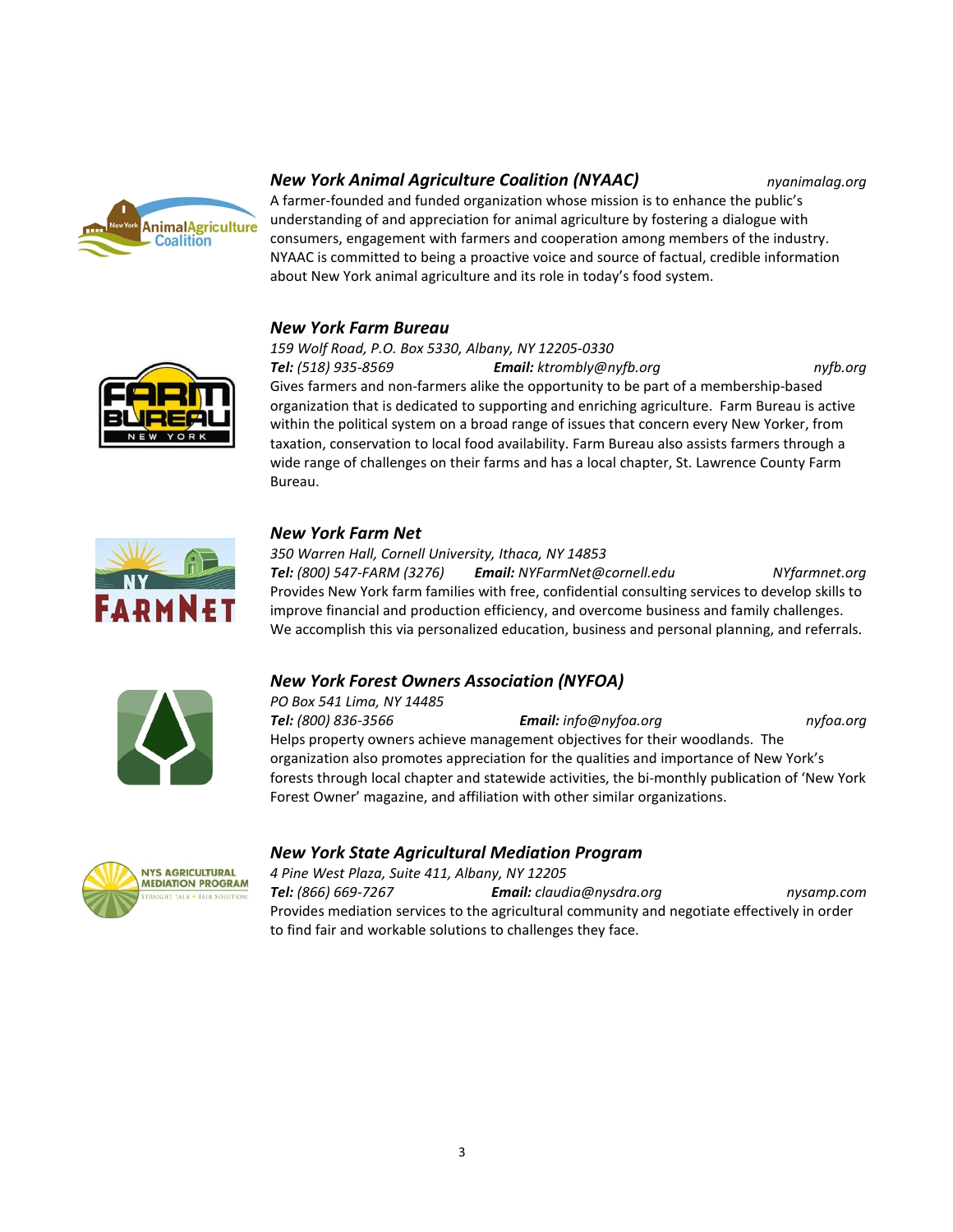#### *New York State Department of Agriculture and Markets*

**Agriculture** and Markets *10B Airline Drive, Albany, NY 12235 Tel: (800) 554-4501 agriculture.ny.gov*

Can intervene on behalf of farm operations in an agricultural district when local land use regulations unreasonably affect a farm operation. The Department also offers a variety of programs and resources to farmers, producers and agri-businesses, and provides online information for consumers to locate farmers' markets and licensed food and beverage establishments.

## *New York State Department of Environmental Conservation (DEC)*

*Region 6 Potsdam Field Office, 6739 US Highway 11, Potsdam, NY 13676*

**IRONMEN** 

**Empire State Development**  *Tel: (315) 265-3090 dec.ny.gov* Offers the Section 480-a tax exemption to forestland owners with 50 or more contiguous acres. Owners commit to a 10-year forest management plan for every year the tax benefit is received. Tax benefit equals 80% of a property's assessed value, or 40% of the town's equalization rate, whichever is less. Contact the regional office with specific questions such as obtaining and renewing DEC permits; the best places to hunt, fish and enjoy the outdoors; or to report environmental problems. Contact the Central Office with general questions about DEC policies and regulations.

## *New York State Empire State Development*

#### *Dulles State Office Building, Watertown, NY 13601*

*Tel: (315) 785-7907 Email: nys-northcountry@esd.ny.gov esd.ny.gov* Works hand-in-hand with new and existing businesses to identify program funding to support business growth and expansion. Assistance includes financial incentives, technical assistance and training programs for business operations, growth and innovation development. New Farmers Grant funding is available to agricultural producers within the first 10 years of ownership interest in a farm operation.

#### *Northeast Organic Farming Association of New York (NOFA-NY)*

#### *1423 Hathaway Drive, Farmington, NY 14425*

*Tel: (585) 271-1979 Email: info@nofany.org nofany.org* An organization of farmers, gardeners, and consumers working together to create a sustainable regional food system that's ecologically sound and economically viable. Through demonstration and education, NOFA-NY promotes land stewardship, organic food production, and local marketing.

## *Northern New York Agricultural Development Program*







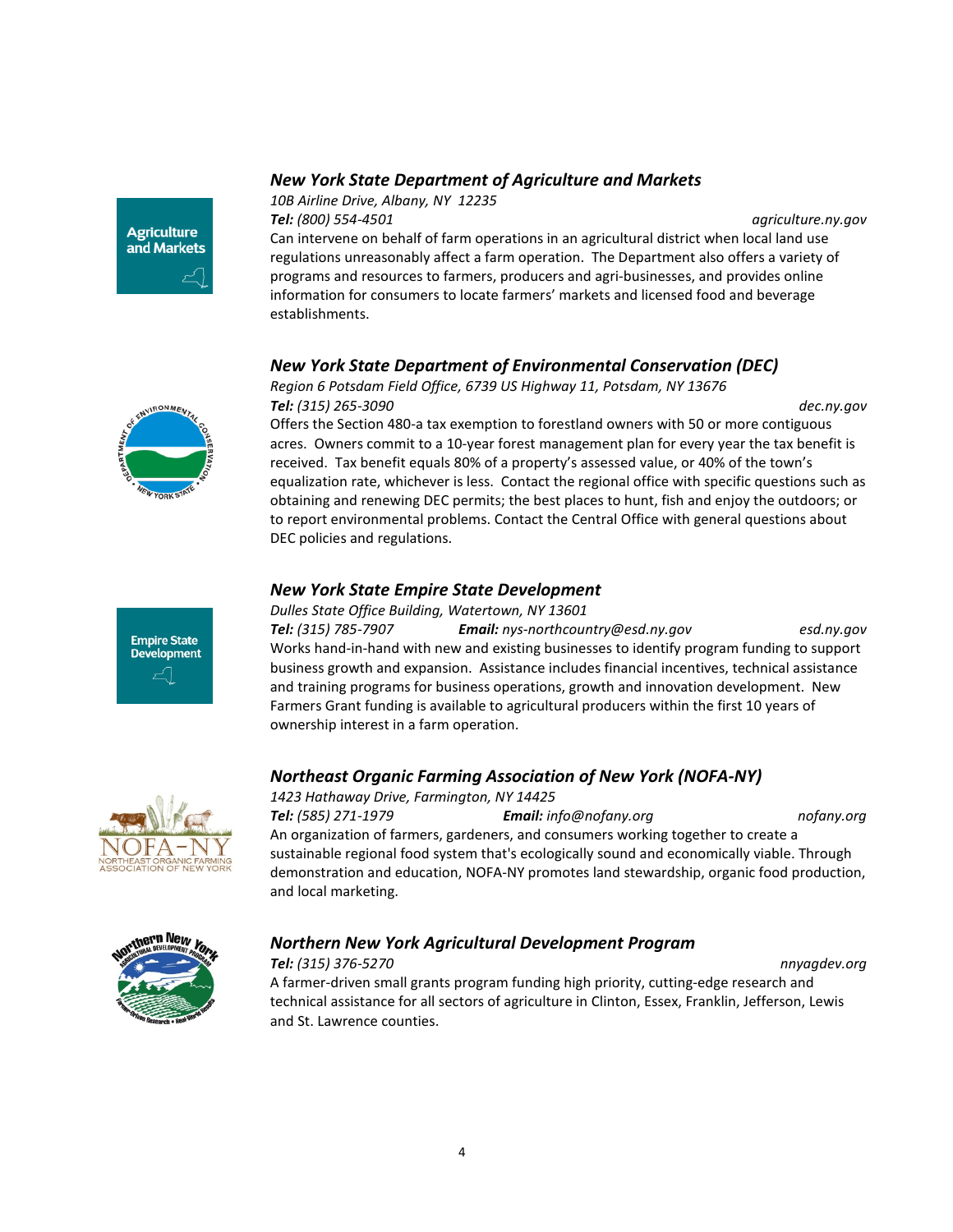

#### *NYSERDA (New York State Energy Research and Development Authority) 17 Columbia Circle, Albany, NY 12203-6399*

*Tel: (518) 862-1090 Email: info@nyserda.ny.gov nyserda.ny.gov* Offers the Agriculture Energy Audit Program to identify electric and natural gas energy efficiency measures for eligible farms and on-farm producers, and offers funding and technical assistance for installation of anaerobic digester gas-to-electricity systems of 50 kW or greater through its Anerobic Digester Gas to Electricity Program.



## *REACHOUT of St. Lawrence County, Inc.*

*P.O. Box 5051, Potsdam, New York 13676-5051 Tel: (315) 265-2422 reachouthotline.org*

Offers a free, confidential, non-judgmental crisis and information hotline, and answers afterhours calls for various human service agencies in St. Lawrence County. REACHOUT also operates a mobile crisis team with trained counselors to assist people who are at risk of harming themselves, and assists in referring individuals to receive follow up assistance.

## *St. Lawrence County Agricultural and Farmland Protection Board*



*Planning Office, Public Safety Complex, 49 ½ Court Street, Canton NY 13617 Tel: (315) 379-2292 Email: planning@stlawco.org farming.stlawco.org* Manages the County's Agricultural Districts program, which protects agricultural activities from nuisance lawsuits and unreasonable land use regulations. Also offers voluntary mediation services to resolve disputes regarding agricultural practices, and prepares the County's Agricultural Development Plan, which is used as a tool to help diversify and strengthen the County's agricultural industry.



## *St. Lawrence County Agricultural Atlas*

*Tel: (315) 379-2292 Email: planning@stlawco.org new.dancgis.org/ima* Depicts property information including: parcel boundaries, aerial imagery, soil suitability, prime soils, freshwater wetlands, hydric soils, agricultural valuations, agricultural district boundaries, and whether the property is subject to zoning.

#### *St. Lawrence County Board of REALTORS*

*210 Court Street, Ste 112, Watertown, NY 13601*

*Tel: (315) 379-1439 Email: levans@slcmls.com slcmls.com* Hosts an online listing of properties available for sale throughout Jefferson, Lewis and St. Lawrence counties. Information includes active and pending listings, property address, aerial imagery, parcel size, listing price, and realtor contact information.

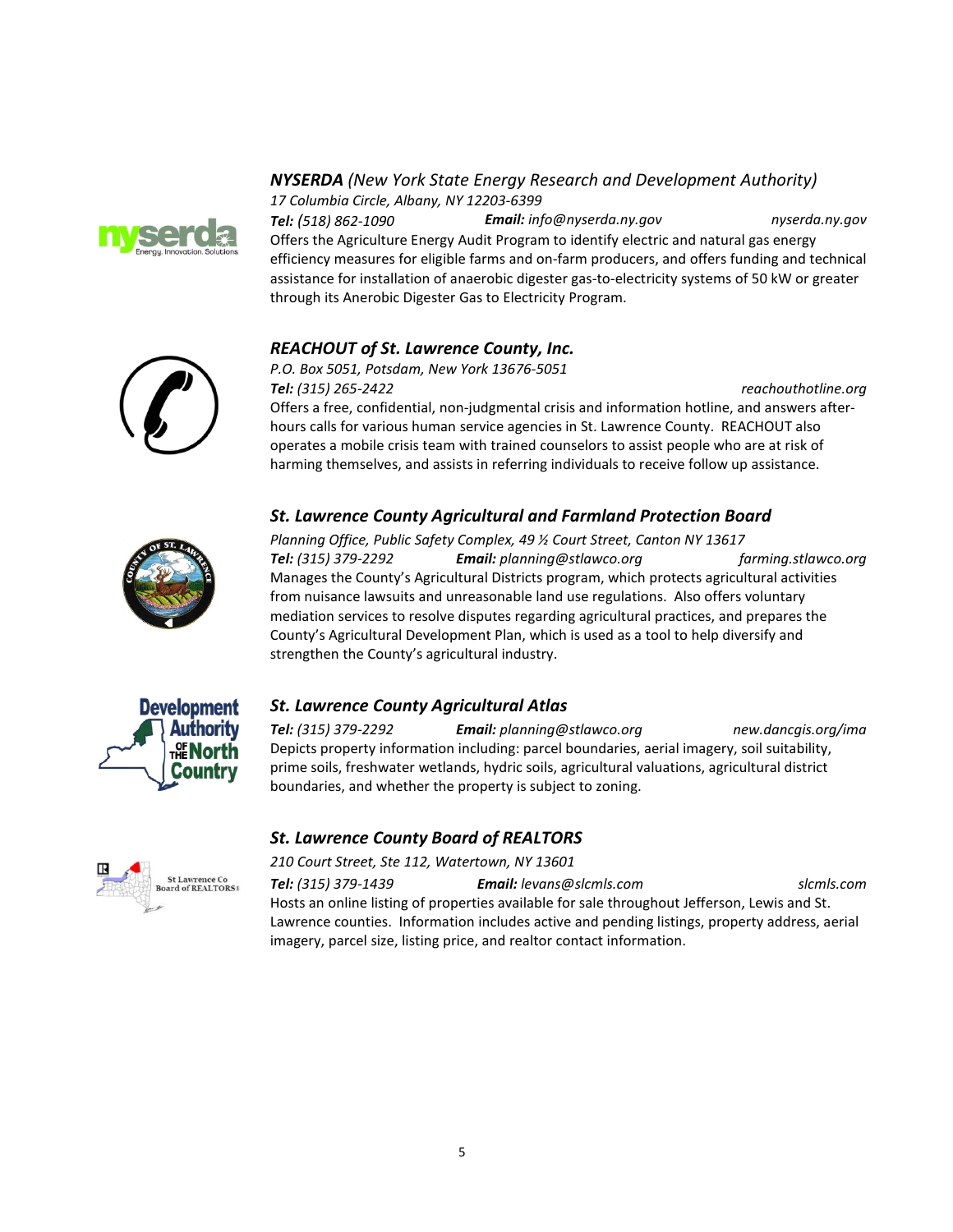

## *St. Lawrence County Chamber of Commerce*

*101 Main Street, 1st Floor, Canton, NY 13617*

*Tel: (315) 386-4000 Email: info@SLCchamber.org VisitSTLC.com*

Offers marketing, sales, training and business support as well as cooperative marketing opportunities and regional networking. Advocacy and events throughout the year provide opportunities for value-added producers. A small business loan program and cooperative tourism marketing funds are also available. Health insurance plans for businesses and individuals are provided by a Chamber agent.

## *St. Lawrence County Industrial Development Agency (IDA)*

*Ernest J. LaBaff Industrial Building - 19 Commerce Lane, Suite 1, Canton, NY 13617 Tel: (315) 379-9806 (TDD: 711) slcida.com* Assists business in aligning and accessing the financing, technical and informational resources needed to start or expand business operations. The IDA works with local, regional, state and federal stakeholders to secure packages and business incentives on behalf of companies.

## *St. Lawrence County Maple Producers Association, Inc.*

*760 State Highway 68, Canton, NY 13617 Tel: (315) 386-2162 slcmaple.com* Works to improve woodlot management, processing methods, advertising and marketing of New York maple products.

## *St. Lawrence County Real Property Tax Office County Courthouse, 48 Court Street, Canton, NY 13617*



*Tel: (315) 379-2272 stlawco.org/Departments/RealProperty* Agricultural operators can apply for an agricultural land exemption which reduces the real property tax as it relates to the type of soils on their land. Any assessed valuation in excess of its agricultural assessment is exempt from taxation. At least seven acres must be in production having an average annual gross sales value of \$10,000 or more for the past two years. An annual renewal is required to maintain this exemption. Also an Agricultural Building Exemption is available for newly constructed or reconstructed agricultural buildings are eligible for a 10 year tax exemption on the increase in assessed value that was added back due to construction. Buildings that process agricultural commodities and roadside stands do not qualify. Contact your local assessor to initiate the application process for both benefits.



## *Small Business Development Center (SBDC)*

*French Hall 201, SUNY Canton, Canton, NY 13617 Tel: (315) 386-7312 canton.edu/sbdc* Offers free direct counseling and a wide range of management and technical assistance services. Helps start-ups develop a business plan, assists existing businesses prepare to expand, or offers resources for industry-specific topics.



**ST. LAWRENCE COUNTY**